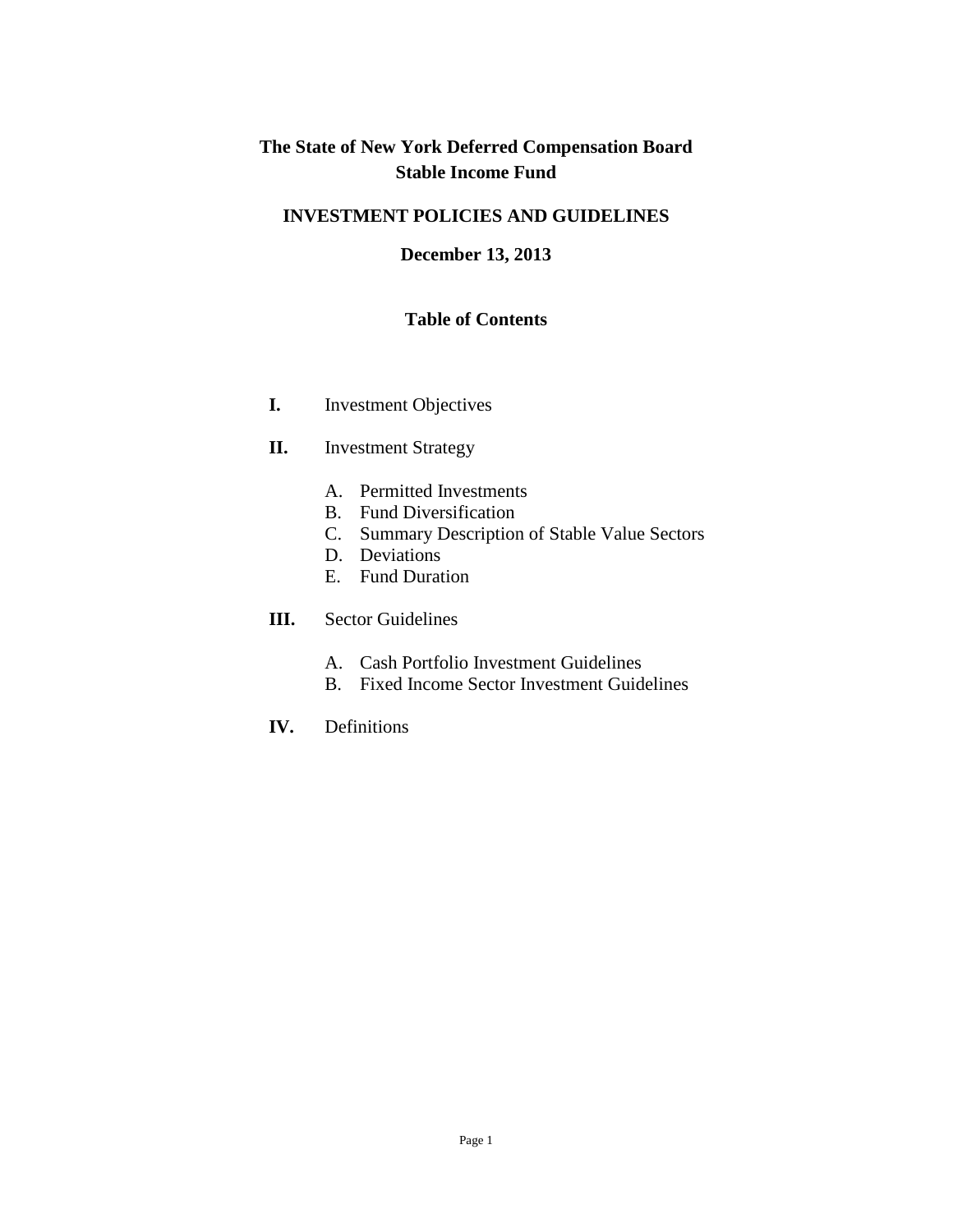## **I. INVESTMENT OBJECTIVES**

The primary investment objective of the Stable Income Fund ("Fund") is preservation of principal. The Fund will also seek to achieve a reasonably stable quarterly return, a high level of liquidity for participant withdrawals and a total return which, over time, exceeds the Fund's Benchmark: the Rolling Yield of the 5-Year Constant Maturity Treasury ("CMT").

# **II. INVESTMENT STRATEGY**

The Fund seeks to achieve its investment objective through a portfolio consisting primarily of stable value products, as described in these Investment Policies and Guidelines (the "Overall Investment Policy"). Dwight Asset Management Company LLC, the provider of the Fund's Stable Value Structure Management Services ("Dwight"), shall be responsible for the Fund's duration management, liquidity, Guaranteed Investment Contract ("GIC") placements, management of Wrap Contract Sub-Manager and Separate Account portfolio allocations and such other responsibilities and duties as set forth in this Overall Investment Policy and the Stable Income Fund Structure Management Agreement ("Agreement"). Capitalized terms used herein which are not otherwise defined shall have the meaning given to such terms in the Agreement.

### **A. Permitted Investments**

As assets become available for reinvestment, the Fund's assets may be reinvested in the Stable Value Sectors listed below:

- (1) Cash or Cash Equivalents. Cash/cash equivalent investments consist of short-term collective investment funds ("STIFs"), money market funds or other high-quality, cash equivalent investments managed by the Sub-Manager of the Cash Portfolio in accordance with the Sector Guidelines set forth in Section III.
- (2) Units of Stable Value collective investment trusts ("CITs") as described below in "Summary Description of Stable Value Sectors" not otherwise included in (4) below which provide book value accounting as part of the CIT structure. Each of the foregoing investments shall have a minimum average credit rating of "AA-" at the time of purchase.
- (3) GICs as described under "Summary Description of Stable Value Sectors" below.
- (4) Separate Accounts as described under "Summary Description of Stable Value Sectors" below.
- (5) Wrapped Fixed Income investments (also referred to as "Synthetic GICs"), as described below in "Summary Description of Stable Value Sectors", wrapping fixed income securities within the limitations set forth in the Fixed Income Sector Investment Guidelines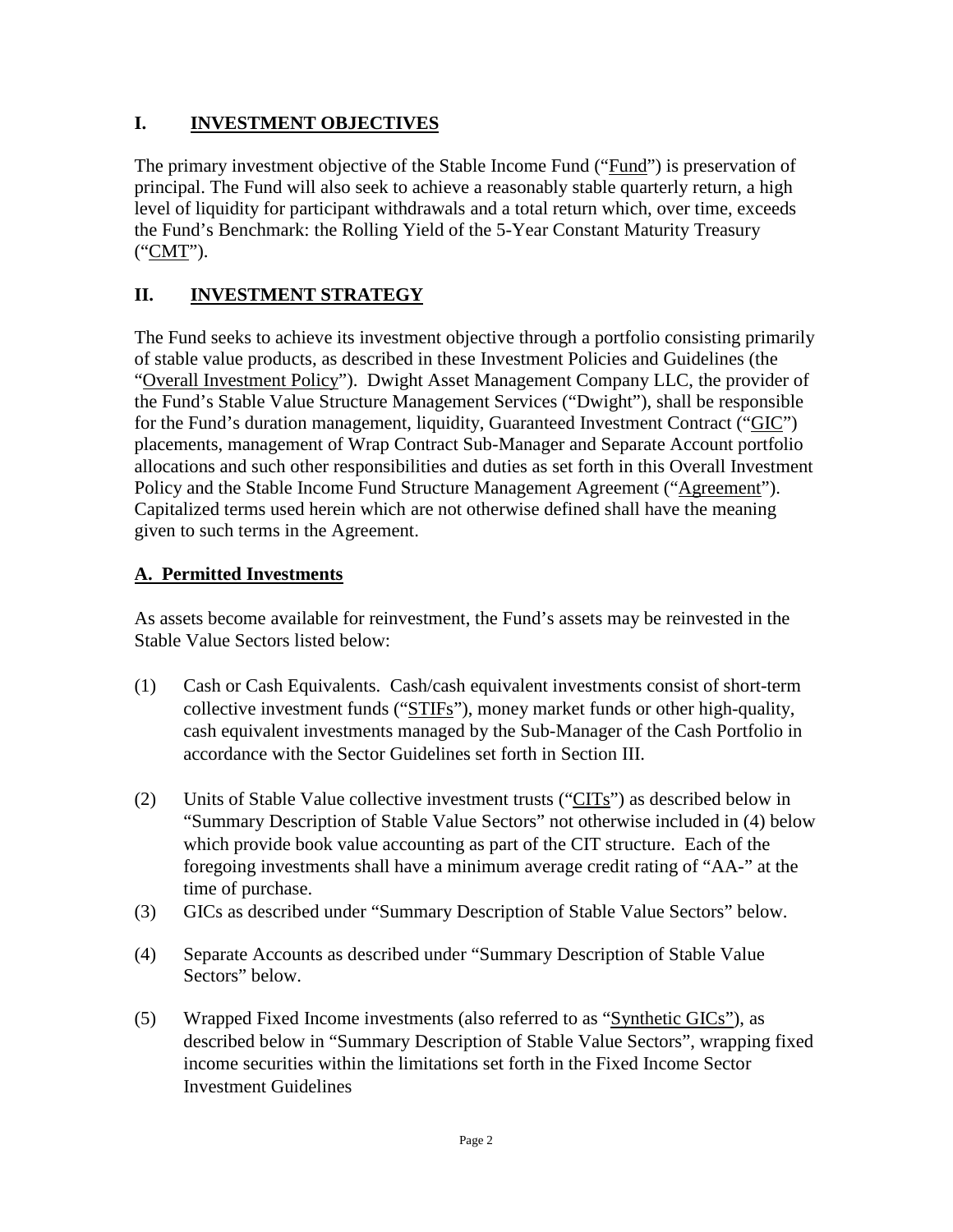## **B. Fund Diversification**

As assets become available for reinvestment, the Fund's assets will be allocated by Dwight according to the Stable Value Sector guidelines as follows:

| <b>Allocation Guidelines for</b><br><b>Stable Income Fund</b> |                          |  |  |
|---------------------------------------------------------------|--------------------------|--|--|
| <b>Stable Value Sector</b>                                    | <b>Permissible Range</b> |  |  |
| Cash/Cash Equivalents                                         | $0 - 50%$                |  |  |
| Stable Value CIT                                              | $0 - 5\%$                |  |  |
| <b>GICs</b>                                                   | $0 - 20%$                |  |  |
| <b>Separate Accounts</b>                                      | $0-90%$                  |  |  |
| Wrapped Fixed Income/Synthetic GICs                           | 25-95%                   |  |  |

In managing and monitoring the Fund's allocations within the above Allocation Guidelines, Dwight will assess the Fund's duration, the Fund's immediate and anticipated liquidity needs, the terms of the investment contracts, the Fund's long-term objectives, the performance of the various Sub-Managers and Separate Accounts and such other factors that Dwight deems prudent. In the event that the Fund's allocation is outside the Allocation Guidelines, Dwight will notify the Board in writing, and will reallocate the Fund's assets to the above Allocation Guidelines within 10 Business Days, absent approval by the Board of a longer time period or a delay in effecting transactions on the part of one or more Sub-Managers.

### **C. Summary Description of Stable Value Sectors**

- (1) **Wrapped Fixed Income**. The Wrapped Fixed Income component may consist of a portfolio or portfolios of fixed income securities and one or more Wrap Contracts to provide book value liquidity with respect to fixed income portfolios for Plan benefit payments. All Wrap Contract issuers shall be on Dwight's approved wrap issuer list at the time of placement. In addition to individual securities holdings, this component may consist of actively managed portfolios of fixed income securities subject to a sub-advisory agreement with a Sub-Manager, units of CITs, or shares of mutual funds.
- (2) **Stable Value Collective Investment Trusts**. The Stable Value CIT component shall consist of collective investment trusts with similar objectives as set forth herein. Fund assets may be invested in units of Stable Value CITs.
- (3) **GICs**. The GICs component will generally consist of investment contracts backed by the general account assets of qualified insurance companies or major money center banks or other financial institutions. Dwight will restrict new investments in GICs to those issuers included on Dwight's approved list, with a limit of 5% of the Fund's assets in any one issuer, measured at the time of purchase. Dwight will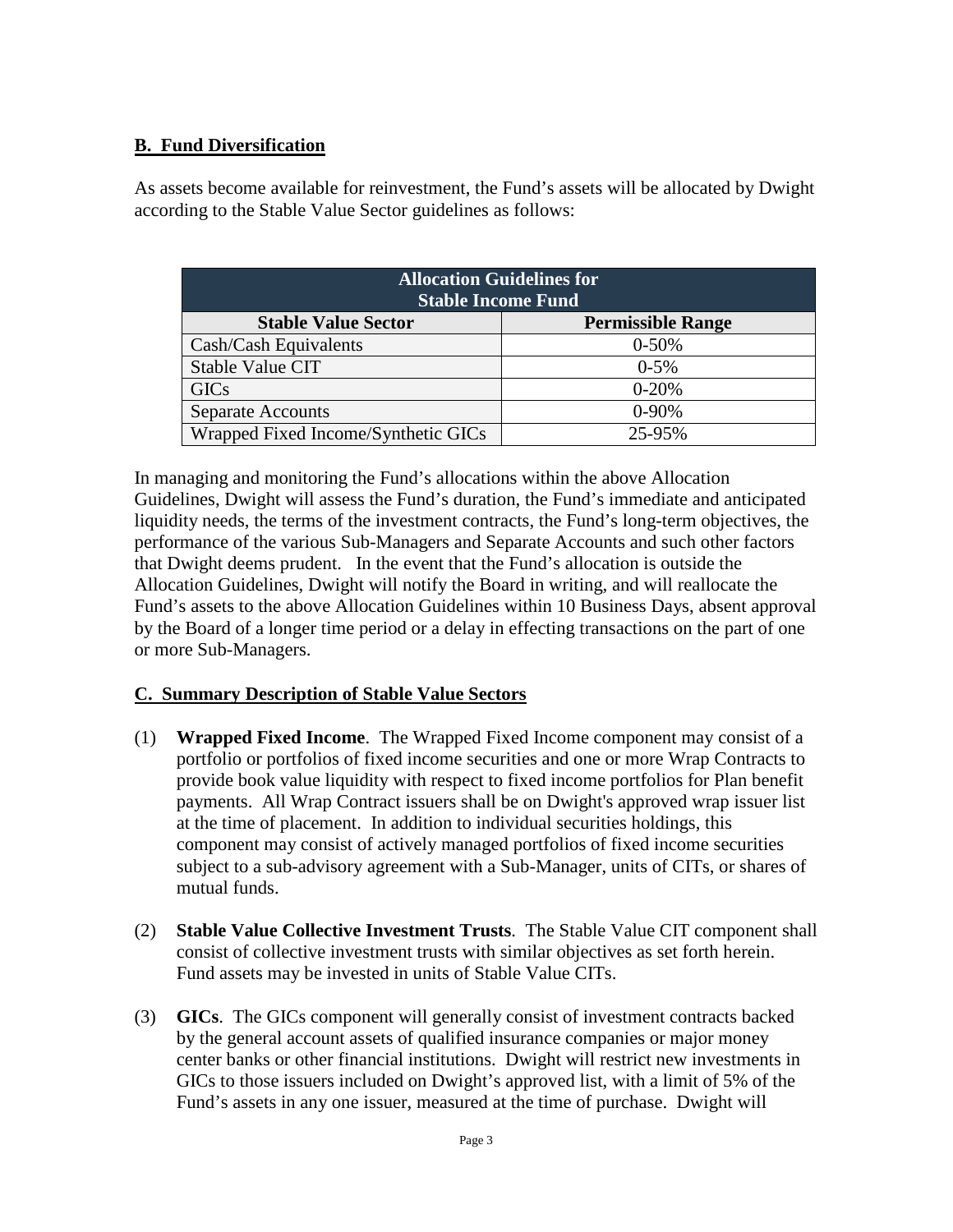provide the Board with a description of Dwight's approved list, as amended from time to time.

- (4) **Separate Accounts.** Separate Accounts will consist of separate account contracts with insurance companies on Dwight's approved list of issuers under which (i) the assets contributed by the Fund are invested within the limits set forth in Fixed Income Sector Investment Guidelines, (ii) the insurance company provides coverage for book value accounting, and (iii) the assets contributed by the Fund are segregated from the general assets of the insurance company, or any other similar product.
- (5) **Cash or Cash Equivalents**. The Cash/Cash Equivalents component is described in the Cash Portfolio Investment Guidelines in Section III hereof.

### **D. Deviations**

Deviations from the diversification requirements set forth in sections B and C above are acceptable if at the time of the investment it is known that such deviation will occur and is mutually agreed to in writing by Dwight and the Board.

### **E. Fund Duration**

The duration target of the Fund shall be 3.0 years, with a permissible range of 1.5 years to 4.0 years. Dwight will manage the Fund duration through the allocations to the various Stable Value Sectors and Sub-Managers. The Sub-Manager allocations will be adjusted as necessary based on the actual durations of the respective Sub-Managers' portfolios.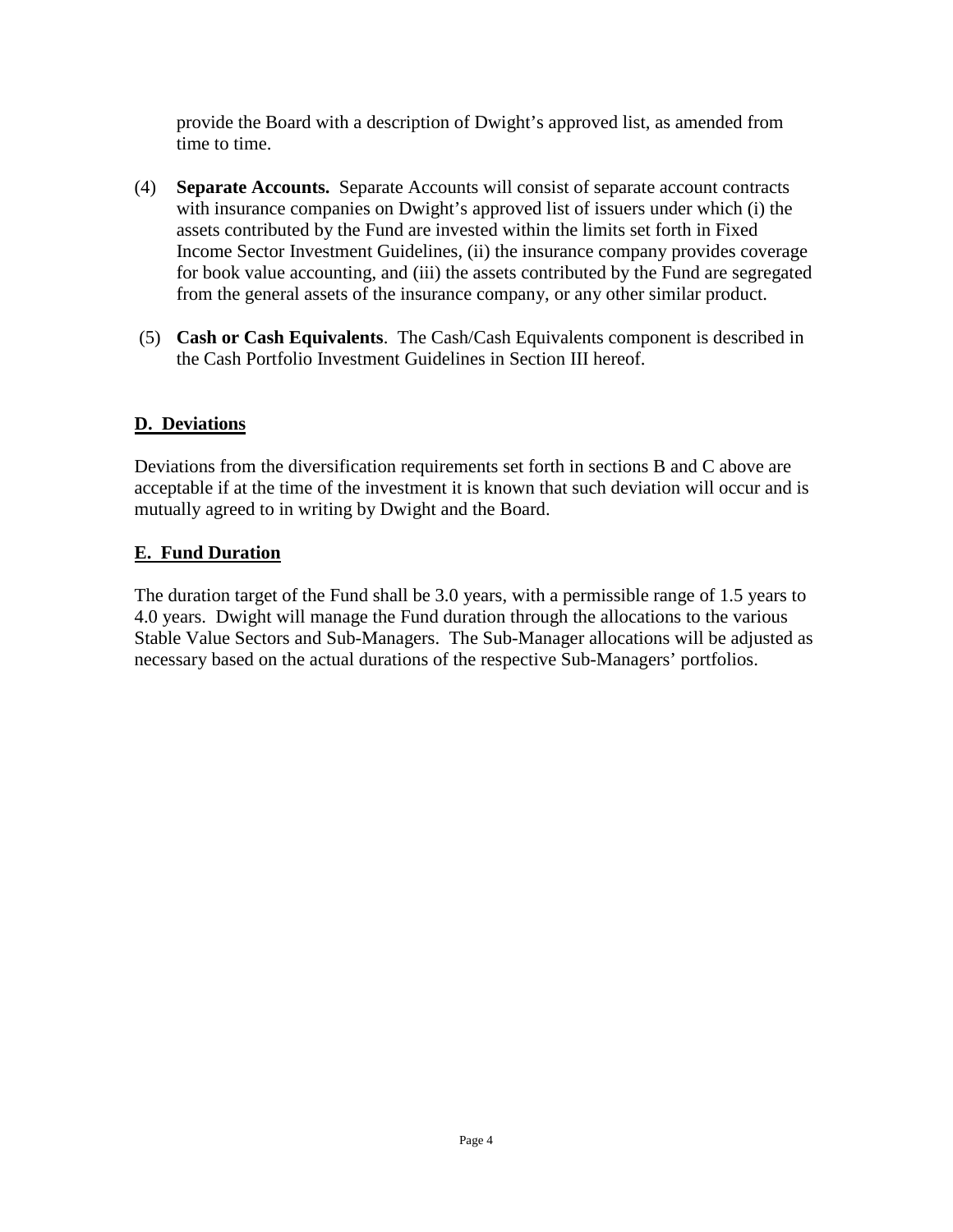#### **III. SECTOR GUIDELINES**

#### **A. Cash Portfolio Investment Guidelines**

- (1) **Investment Objectives**. The Cash Manager will seek to provide liquidity required to meet the cash needs of the Stable Income Fund on a daily basis.
- (2) **Approved Investments**. Any of the following fixed income securities, subject to credit and diversification guidelines below, may be held:
	- (a) Short-term investments eligible for Rule 2a-7 money market funds; STIFs utilized by the custodian or trustee and Rule 2a-7 money market funds;
	- (b) Instruments issued or fully guaranteed by the U.S. Government, federal agencies, sponsored agencies or sponsored corporations;
	- (c) Securities issued by supranational entities or sovereign credits.
	- (d) Residential or commercial mortgage-backed securities, asset-backed securities, structured notes and other similar fixed income investments;
	- (e) Corporate obligations;
	- (f) Commercial paper or master notes;
	- (g) Rule 144A securities;
	- (h) Certificates of Deposit (includes Domestic, Yankee and Eurodollar issuers), Funding Agreements and Promissory Notes;
	- (i) Repurchase agreements. Repurchase agreements must be collateralized to the extent of at least 102% of the value lent by U.S. treasuries, agencies, corporate bonds, residential or commercial mortgage-backed securities, residential or commercial whole loans, international sovereign or supranational bonds and senior secured bank loans; and
	- (j) Municipal obligations (excluding auction rate securities), municipal variable rate demand notes ("VRDN") including non-rated floaters.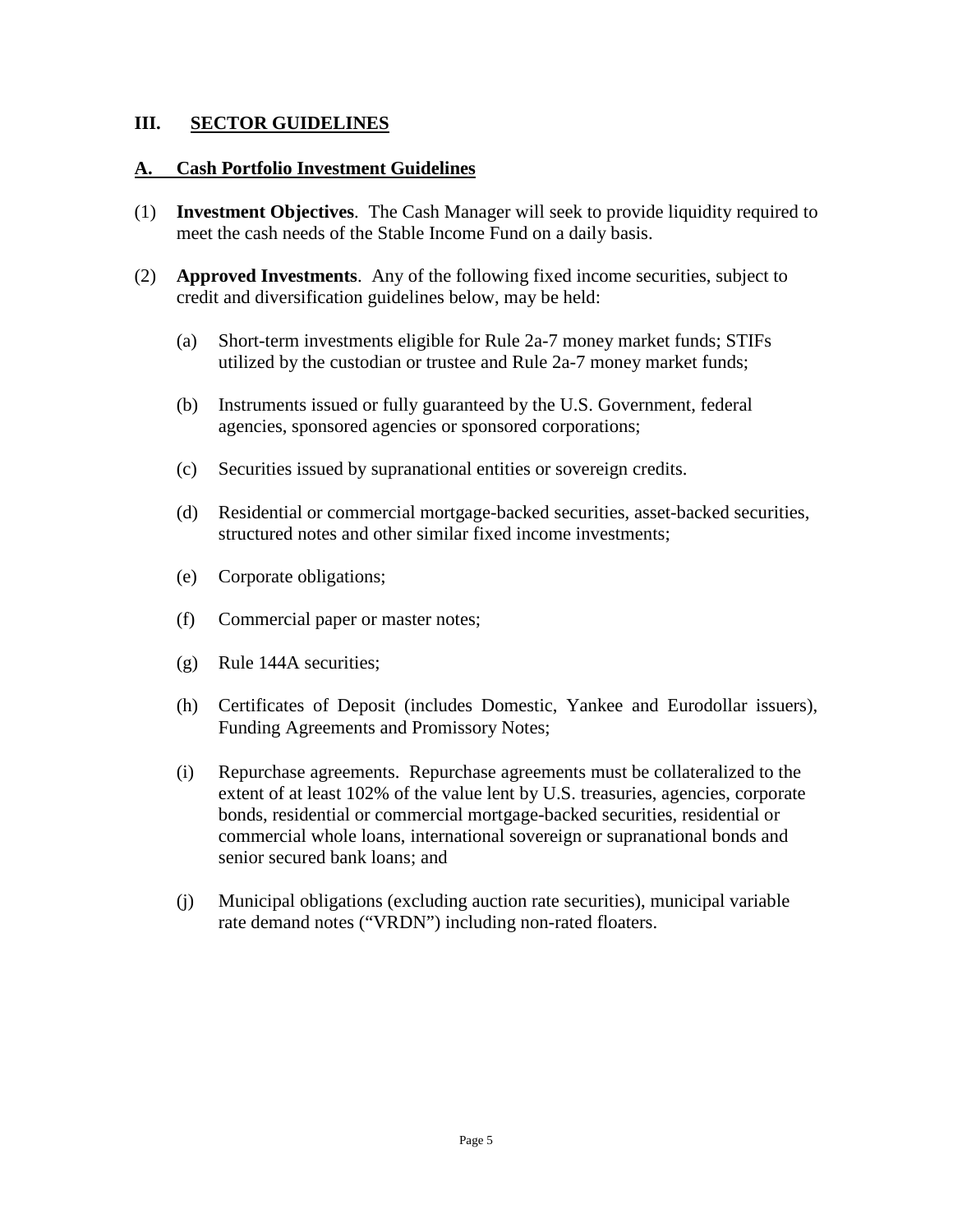#### (3) **Prohibited Investments**

- (a) Equities and securities that derive their price from equities.
- (b) Mortgage derivatives such as IOs, POs and inverse IOs.
- (c) Securities not expressly covered under Approved Investments outlined above.
- (d) Transactions that would be prohibited by ERISA, if ERISA applied to the Plan, and any other applicable law.
- (e) Securities and investment techniques used solely for leverage purposes.
- (f) Securities issued or guaranteed by the Cash-Manager(s) or its affiliates.
- (g) Currencies or currency forwards.
- (h) Securities issued by an entity that would be prohibited by the New York State Deferred Compensation Board Iran Investment Policy.

|                                | <b>Sector Limit</b> | <b>Issuer Limit</b>  | <b>Maturity Limit</b> |
|--------------------------------|---------------------|----------------------|-----------------------|
| U.S. Treasury                  | 100%                | 100%                 | 25 months             |
| U.S. Government Agency         | 100%                | 33%                  | 25 months             |
| and related entities           |                     |                      |                       |
| Supranational or Sovereigns    | 10%                 | 5%                   | 25 months             |
| <b>Commercial Paper</b>        | 75%                 | 5%                   | 397 days              |
| <b>Certificates of Deposit</b> | 50%                 | 3%                   | 397 days              |
| <b>Corporate Obligations</b>   | 35%                 | 3%                   | 25 months             |
| <b>Structured Securities</b>   | 10%                 | 5%                   | 25 months             |
| described in $II(d)$           |                     |                      |                       |
| <b>Promissory Notes</b>        | 10%                 | 5%                   | 95 days               |
| <b>Master Notes</b>            | 10%                 | 5%                   | 1 Year; 90-day put    |
| <b>Funding Agreements</b>      | 10%                 | 5%                   | 1 Year; 90-day put    |
| <b>Municipal Obligations</b>   | 10%                 | 5%                   | 1 Year                |
| <b>Money Market Funds</b>      | 100%                | 25%                  | 90 days               |
| (FedFund & Temp Fund)          |                     |                      |                       |
| <b>Repurchase Agreements</b>   | 100%                | 25% per counterparty | 90 days               |
| (Deliverable or Tri Party)     |                     |                      |                       |

(4) **Diversification Limits**. The following concentration guidelines will be applicable:

Rule 144 A securities will be limited to applicable sector, issuer and maturity limits shown in the above table.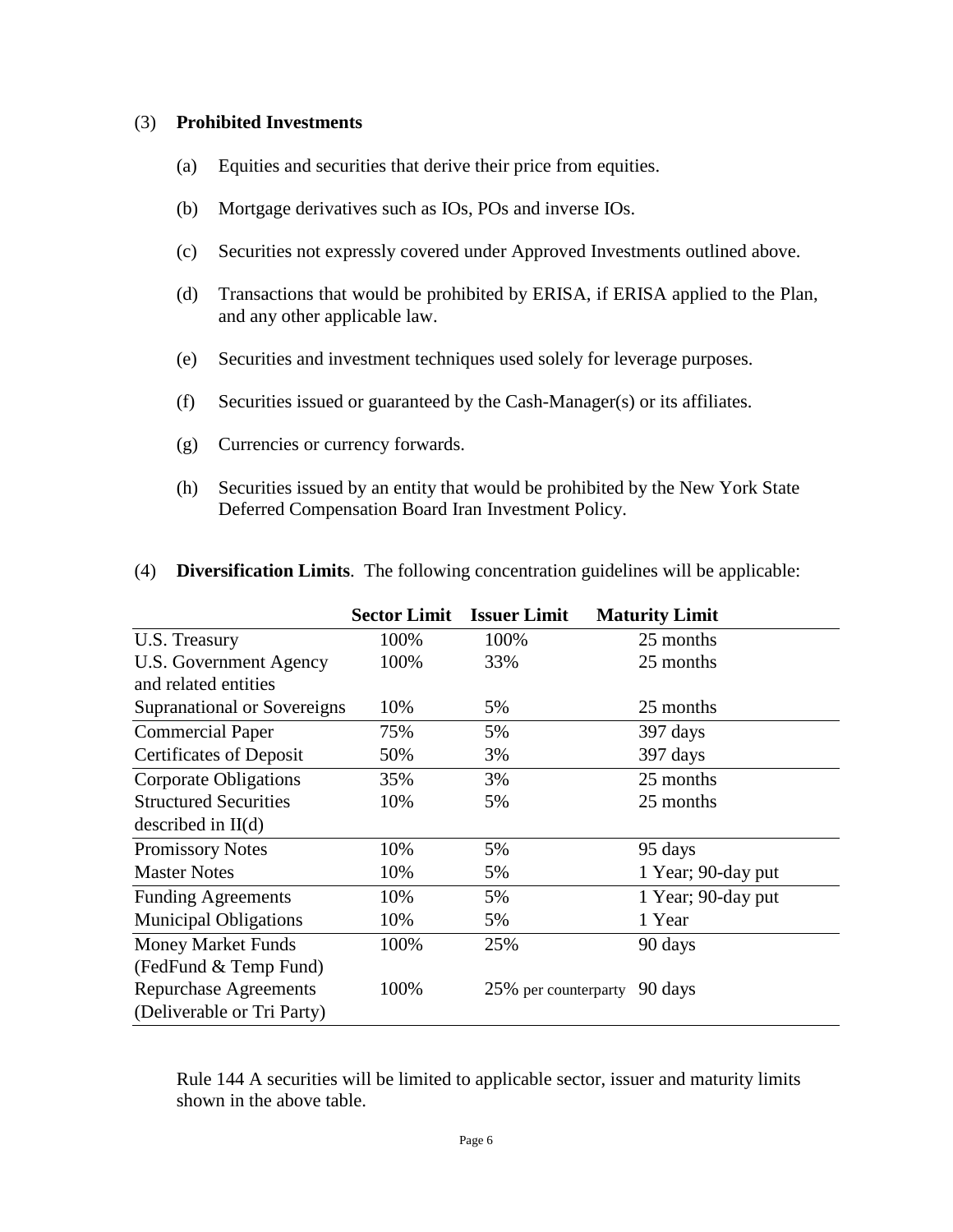- (5) **Credit Quality Guidelines (at the time of purchase)**. The Cash Portfolio may invest in securities with:
	- a) Short-term rating of at least A-1 or A-2 by Standard & Poor's Corporation ("*S&P*") or P-1 or P-2 by Moody's Investors Service ("*Moody's*"), provided that the Cash Portfolio assets rated A-2 and P-2 at time of purchase shall not exceed 10% of the Cash Portfolio. In the event of a split rating, the higher rating will determine the credit quality.
	- b) Long-term rating of at least A by S&P or A2 by Moody's. In the event of a split rating, the higher rating will determine the credit quality.
	- c) In the event that an issue is rated both short-term and long-term, the higher rating will determine the credit quality.
	- d) For municipal obligations (with a short-term rating), the minimum rating must by SP-1 by S&P or MIG 1/VMIG 1 by Moody's.
		- o If the Cash Manager is relying on credit enhancement (i.e. letter of credit or monoline insurance) in determining the suitability of a municipal obligation for the Cash Portfolio, such security, with the exception of VRDN's, must have a rating, excluding the credit enhancement, of at least A by S&P or A2 by Moody's.
		- o In the case of VRDN's, if the Cash Manager is relying on an irrevocable letter of credit in determining the suitability of such investment for the Cash Portfolio, such security does not need to be rated or may have a rating lower than A by S&P or A2 by Moody's, provided, however, that the letter of credit provider must be rated at least A by S&P or A2 by Moody's.
	- e) Supranational entities or sovereign credits must have a long-term rating of AAA by S&P or Aaa by Moody's, or a short-term rating of at least A-1 or P-1.
	- f) Residential or commercial mortgage-backed securities, asset-backed securities, structured notes and other similar fixed income investments must have a longterm rating of AAA by S&P or Aaa by Moody's.
	- g) If the issue or security has no ratings, the ratings of the underlying program or issuer can be used.
	- h) Repurchase agreements issued or otherwise backed by dealers must be rated A-1 or P-1 or better by S&P or Moody's.
- (6) **Duration**. The duration of Cash Portfolio security holdings shall be 90 days or less.

Securities with discrete maturity dates (Expected final maturity dates) shall be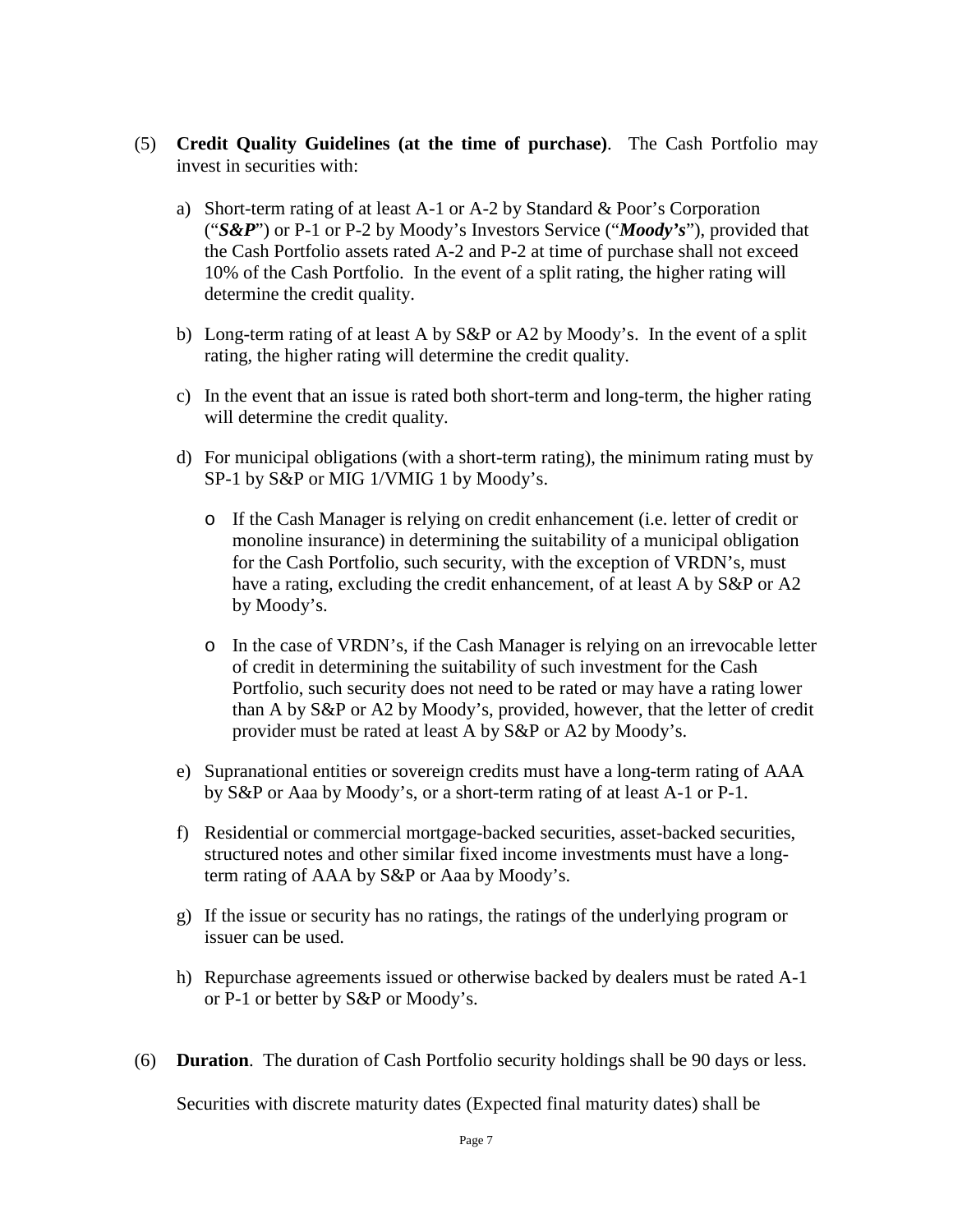limited to 25 months and for amortizing securities weighted average life will be used to determine maturity at time of purchase. Amortizing securities with legal final maturities past 25 months shall be limited to 5% of the portfolio. To avoid extension risk the maximum legal final maturity for amortizing securities shall be 5 years from trade date.

(7) **Currency Exposure**. Non-U.S. dollar denominated securities are not permitted in the Cash Portfolio.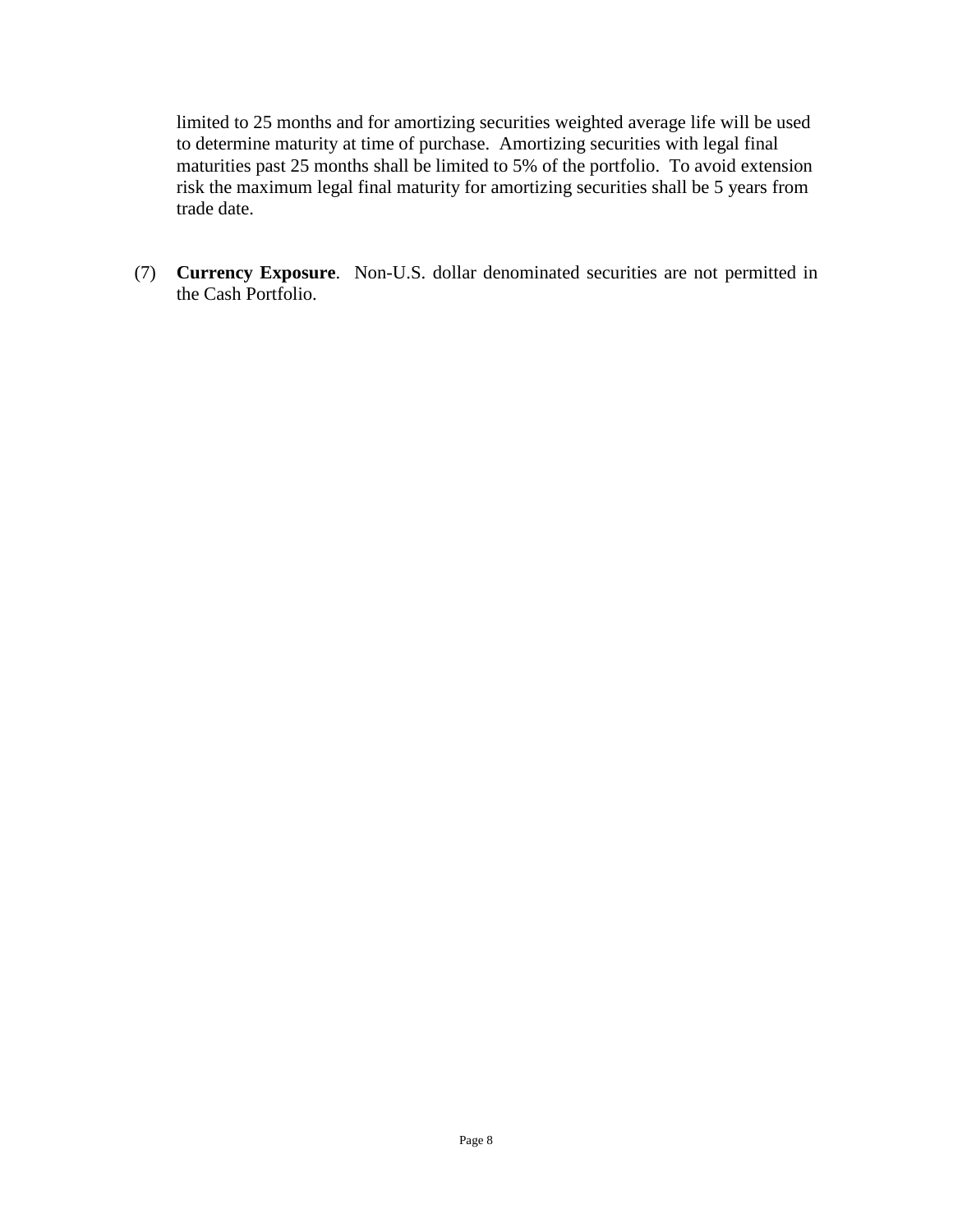#### **B. Fixed Income Sector Investment Guidelines**

### **Investment guidelines under Wrap Contracts and Separate Accounts shall fit within the limitations set below.**

- (1) **Investment Objectives**. The Sub-Manager(s) and Separate Accounts will seek to provide returns that exceed the assigned bond market index. The Sub-Manager(s) will seek to maximize long term total return while controlling and restricting overall portfolio risk.
- (2) **Approved Investments**. Any of the following U.S. Dollar denominated fixed income securities subject to credit and diversification guidelines below may be held:
	- (a) Instruments issued or fully guaranteed by the U.S. Government, federal agencies, sponsored agencies or sponsored corporations;
	- (b) Securities issued by supranational entities or sovereign credits;
	- (c) Residential and commercial mortgage-backed securities, corporate bonds, assetbacked securities (including CMOs), structured notes and other similar fixed income investments;
	- (d) Commercial paper and master notes issued or otherwise backed by an entity rated A1/P1 or better;
	- (e) Repurchase agreements issued or otherwise backed by dealers rated A-1 and P-1 or better (or less than A-1 and P-1 whose transaction has been guaranteed by an Aaa/AAA rated monoline reinsurer. Repurchase agreements must be collateralized to the extent of at least 100% of the value lent by U.S. treasuries, agencies, corporate bonds, residential and commercial mortgage-backed securities, residential and commercial whole loans, international sovereign and supranational bonds and senior secured bank loans;
	- (f) Obligations issued or guaranteed by state and municipal governments and agencies;
	- (g) Securities offered pursuant to Rule 144A, Section 3(a), Regulation S;
	- (h) Forward Commitments: Securities generally will be purchased and sold on a "regular settlement" basis, with the exception of (i) any eligible new issues which will be purchased for the first available settlement date, and (ii) U.S. Treasury and mortgage-backed securities, which may be purchased on a forward basis not to exceed 180 days;
	- (i) Pooled or commingled vehicles comprised of permitted investments and managed by the Sub-Manager(s) or investment managers designated by the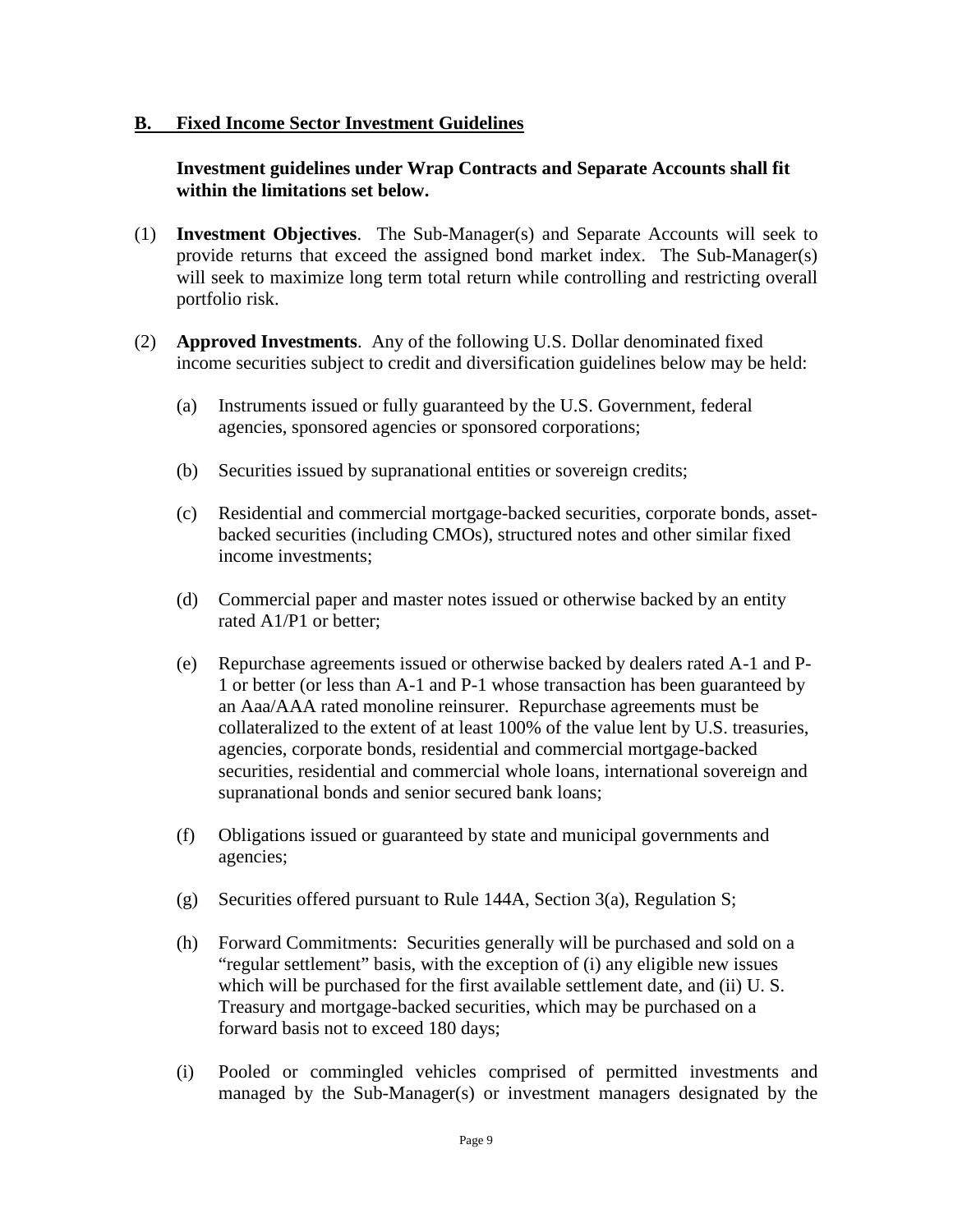issuer of Separate Accounts including their affiliates; however, steps will be taken by the Sub-Manager(s) or issuers of Separate Accounts to assure that double fees shall not be charged; and

(j) Futures, options, and swaps.

#### (3) **Prohibited Investments**

- (a) Equities and securities that derive their price from equities.
- (b) Mortgage derivatives such as IOs, POs and inverse IOs.
- (c) CLOs, CDOs, and CBOs.
- (d) Securities not expressly covered under Approved Investments outlined above.
- (e) Transactions that would be prohibited by ERISA, if ERISA applied to the Plan, and any other applicable law.
- (f) Securities and investment techniques used solely for leverage purposes. For purposes of this section, "leverage purposes" means the use of securities or investment techniques for other than hedging purposes.
- (g) Securities issued or guaranteed by the Sub-Manager(s), issuers of Separate Accounts or their affiliates.
- (h) Currencies.
- (i) Non-U.S. Dollar denominated securities.
- (j) Derivatives of any kind shall not be used to leverage the portfolio.
- (k) Emerging markets as defined by the Barclays Capital Global Emerging Markets Index.
- (l) Securities issued by an entity that would be prohibited by the New York State Deferred Compensation Board Iran Investment Policy.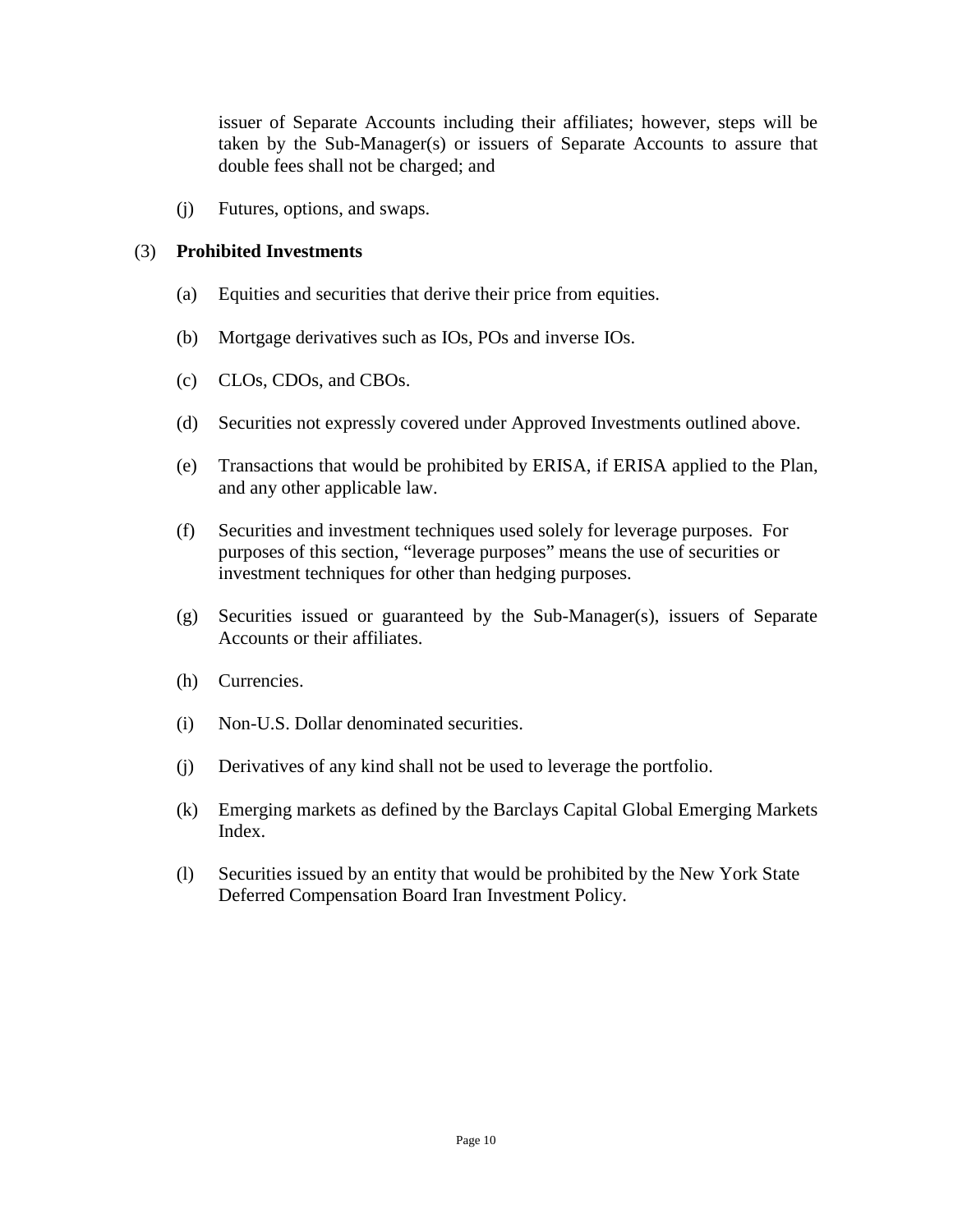(4) **Sector Diversification Limits**. The following concentration guidelines will be applicable:

|                                    | <b>Sector</b>  | <b>Issuer</b>  | <b>Issue</b>   |  |
|------------------------------------|----------------|----------------|----------------|--|
| <b>Sector</b>                      | <b>Maximum</b> | <b>Maximum</b> | <b>Maximum</b> |  |
| <b>Treasuries, Agencies</b>        | 100%           | N/A            | 15%            |  |
| <b>Residential MBS</b>             | 50%            |                |                |  |
| Agency                             | 50%            | N/A            | 10%            |  |
| Non-Agency                         | 10%            | 5%             | 3%             |  |
| <b>Commercial MBS</b>              | 15%            | 5%             | 3%             |  |
| <b>ABS</b>                         | 20%            | 5%             | 3%             |  |
| <b>Corporates</b>                  | 40%            | 5%             | 3%             |  |
| <b>Municipals</b>                  | 10%            | 5%             | 3%             |  |
| Sovereign,<br><b>Supranational</b> | 10%            | 5%             | 3%             |  |
| <b>Cash Equivalents</b>            | 40%            | 10%            | 3%             |  |

#### **Concentration Guidelines:**

The sector limits for Cash Equivalents exclude STIF.

The issuer of any non-agency MBS, Commercial MBS, or ABS security will be the trust that holds the associated collateral and the issuer limits will apply to securities that have claims against any one such trust.

(5) **Credit Quality Guidelines (at the time of purchase)**. Securities must be rated at least BBB-/Baa3 by Moody's, S&P and/or Fitch. .The weighted average portfolio quality on each day will be rated at least Aa3 by Moody's, AA- by S&P and/or AAby Fitch.

In the case of split-rated securities, the Sub-Manager(s) and Separate Accounts will use the middle rating to determine compliance with quality guidelines for securities that are rated by Moody's, S&P and Fitch and the lower rating for securities rated by only two of such agencies. For securities that are rated by only one rating agency, the Sub-Manager(s) and Separate Accounts will use the rating assigned by such agency. If a security is downgraded below the minimum credit quality set forth herein, the Sub-Manager(s) and Separate Accounts will dispose of the security in a prudent manner, with a target disposition of 30 days after the date of the downgrade.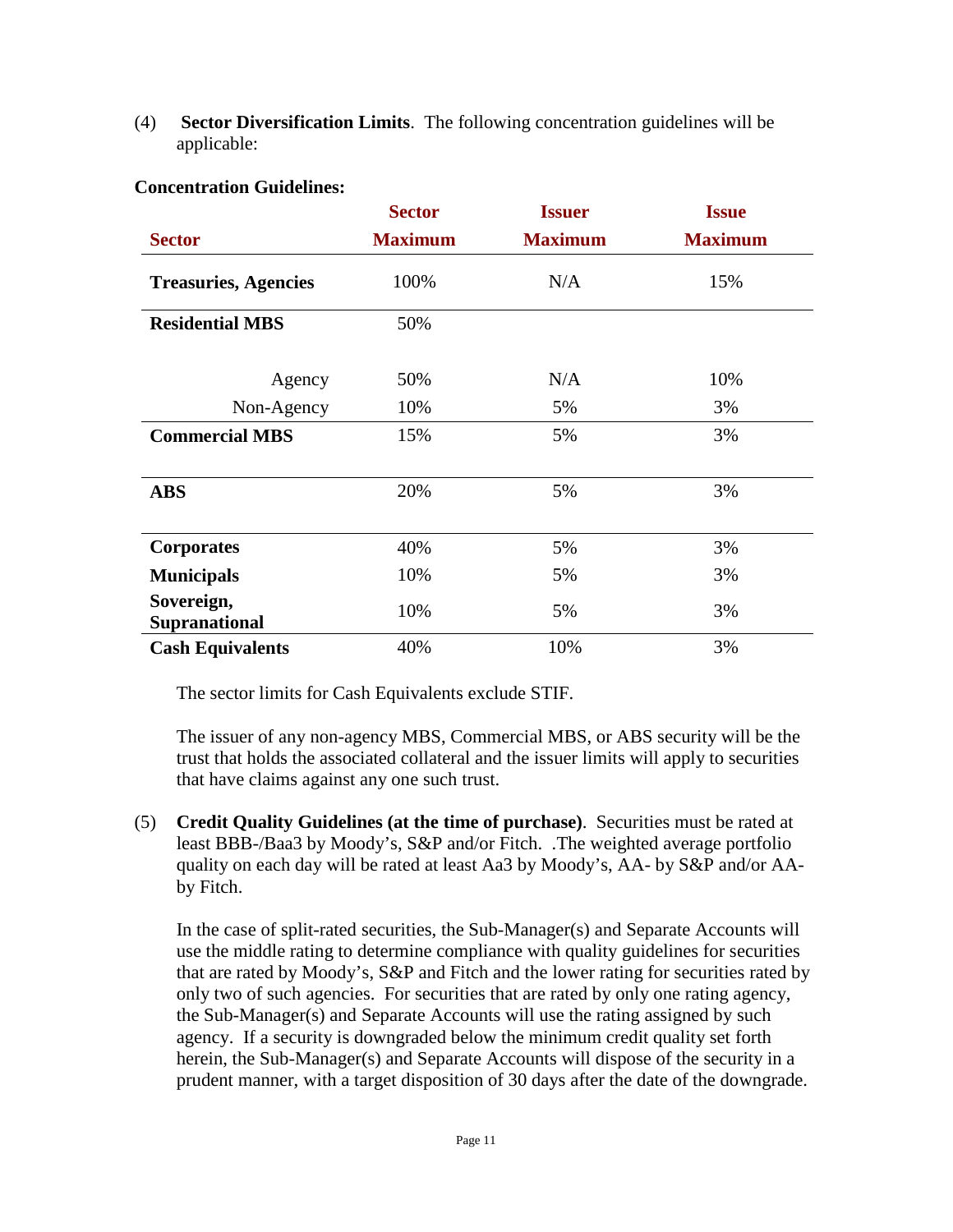For purposes of the above guidelines, investments in U.S. government and government agency obligations will be deemed rated Aaa/AAA.

(6) **Duration**. The Sub-Manager(s) and Separate Accounts will manage the duration within a range of 80% - 120% of the duration of the assigned benchmark index.

# **IV. DEFINITIONS**

## **"ABS" - Asset Backed Security**

Securities collateralized by the cash flows from a specified pool of underlying assets, such as common receivables like credit cards payments, home equity and auto loans.

## **"CBO" – Collateralized Bond Obligation**

An investment-grade bond backed by a large, diversified pool of junk bonds. Usually broken down into tiers with varying degrees of risk and varying interest rates.

### **"CDO" – Collateralized Debt Obligation**

A type of structured asset-backed security (ABS) whose value and payments are derived from a portfolio of fixed-income underlying assets

## **"CLO" – Collateralized Loan Obligation**

A debt security backed by a pool of commercial loans.

## **"CMO" – Collateralized Mortgage Obligation**

Securities backed by pools of mortgage payments, separated into different maturity classes called tranches.

## **"ERISA" – Employee Retirement Income Security Act of 1974**

The federal law which established legal guidelines for private pension plan administration and investment practices.

## **"IO" – Interest Only Bond**

The interest portion of mortgage, Treasury or bond payments, which is separated and sold individually from the principal portion of those same payments. The periodic payments of several bonds can be "stripped" to form synthetic zero-coupon bonds.

### **"Inverse IO" – Inverse Interest Only Bond**

A fixed income instrument which has a coupon rate or interest rate that varies with a short term interest rate index such as the London Interbank Offered Rate (LIBOR), the Constant Maturity Treasury (CMT) or the Cost of Funds Index (COFI) in such a way that the yield is inversely related.

### **"MBS" – Mortgage Backed Security**

Securities backed by a pool of residential mortgage payments.

## **"PO" – Principal Only Bond**